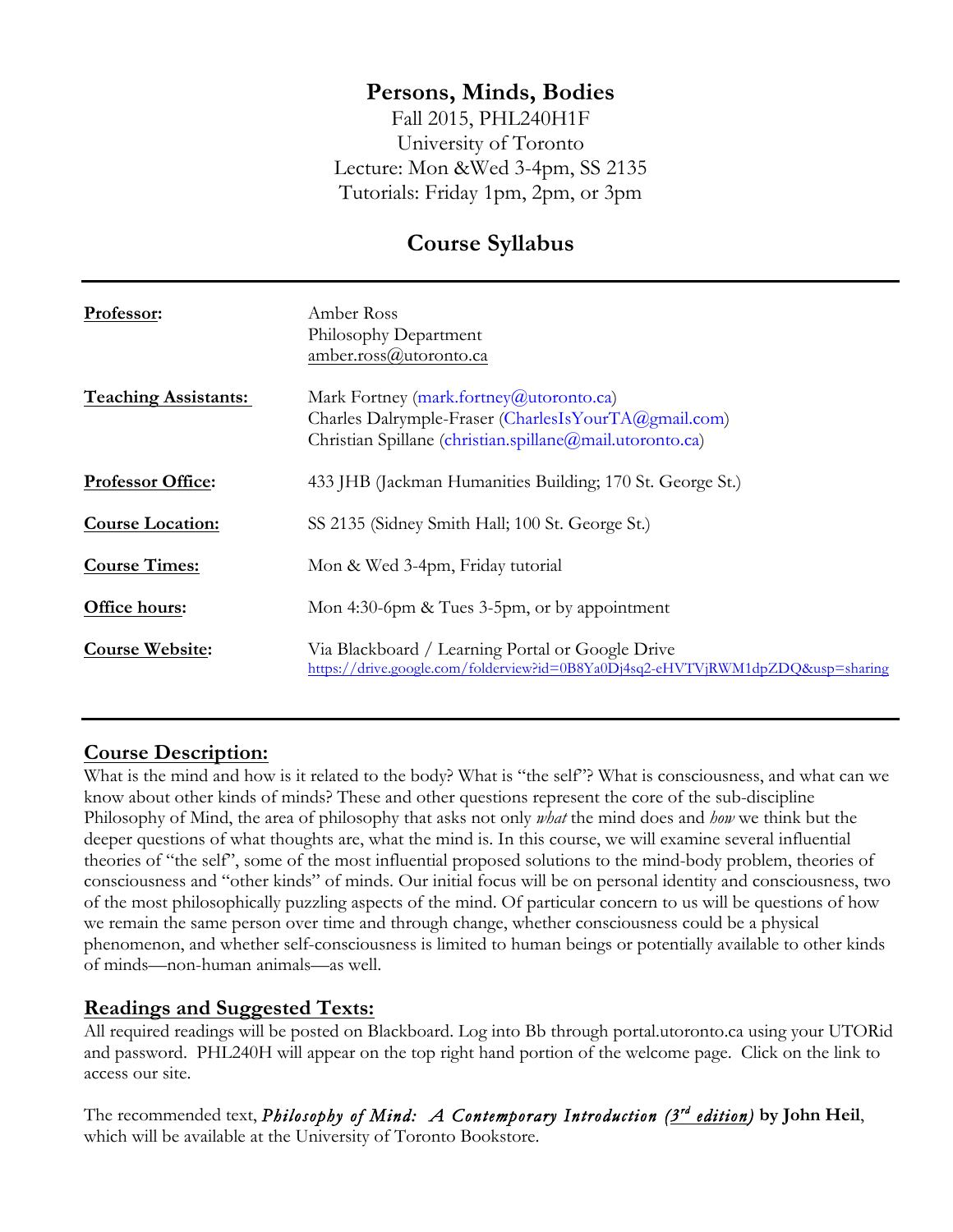## **Graded Requirements:**

Your grade will be determined as follows:

| Tutorial participation:                   | 20% |
|-------------------------------------------|-----|
| $1st$ Writing Assignment (1250-1750 wds): | 20% |
| $2nd$ Writing Assignment (1250-1750wds):  | 30% |
| Comprehensive final examination (2hrs.):  | 30% |

#### **Submitting Written Work Via TurnItIn:**

Normally, students will be required to submit their course essays to Turnitin.com for a review of textual similarity and detection of possible plagiarism. In doing so, students will allow their essays to be included as source documents in the Turnitin.com reference database, where they will be used solely for the purpose of detecting plagiarism. The terms that apply to the University's use of the Turnitin.com service are described on the Turnitin.com web site. You can find the guide for student use here:

http://www.teaching.utoronto.ca/teaching/academicintegrity/turnitin/guide-students.htm

Submission work via TurnItIn is voluntary. If you choose to opt-out of using TurnItIn, you must notify me of your decision within 1 week of receiving the assignment, submit hard copies of all your notes and rough drafts used to create your final paper, and meet with me to talk about the research methods you utilized in writing your paper.

Your written assignments are due to TurnItIn before 1pm on the dates noted below. Work will be counted late at 1pm on the day the paper is due. Late work will be penalized by dropping 1/3 of a letter grade for each day the work is late (e.g. -1/3 if the work is received after 1pm on the day the paper is due, -2/3 if received after 1pm on the day after the paper is due, etc.). The Faculty deadline for the submission of term work is the last day of classes (Dec 8). Extensions beyond this deadline may be granted only if they do not interfere with the submission of grades. Otherwise, you must petition your College Registrar.

#### **Other Requirements**:

- 1) Regular Attendance, Reading, and Note-Taking: If there are slides posted for this course, they certainly will **not** cover all of the material discussed in class. In order to have the fullest understanding of the material you will need to be present for each class meeting and take notes on the class discussion.
- 2) Bring the Text and Paper + Pen/Pencil to Tutorial and Lecture: Each class, we will look at the readings in depth and you will want to be able to mark your text where appropriate. Please bring something to write with and on to each class.
- 3) You Must Attend the Tutorial Section in Which You Are Enrolled. Attending alternate sections is strongly discouraged and will not count towards your Tutorial Participation grade.

#### **Academic Honesty and Plagiarism:**

Most instances of academic dishonesty can be avoided by thoroughly citing the resources you have used to help you understand the topic on which you're writing. **If you have read something that helped you understand the material, cite it!** Failure to cite sources is the most common (and easily avoidable) academic offence.

The University of Toronto statement on Academic Honesty and Plagiarism can be found at the following address:

#### http://life.utoronto.ca/get-smarter/academic-honesty/

The University of Toronto treats cases of academic misconduct very seriously. Academic integrity is a fundamental value of learning and scholarship at the UofT. Participating honestly, respectfully, responsibly, and fairly in this academic community ensures that your UofT degree is valued and respected as a true signifier of your individual academic achievement.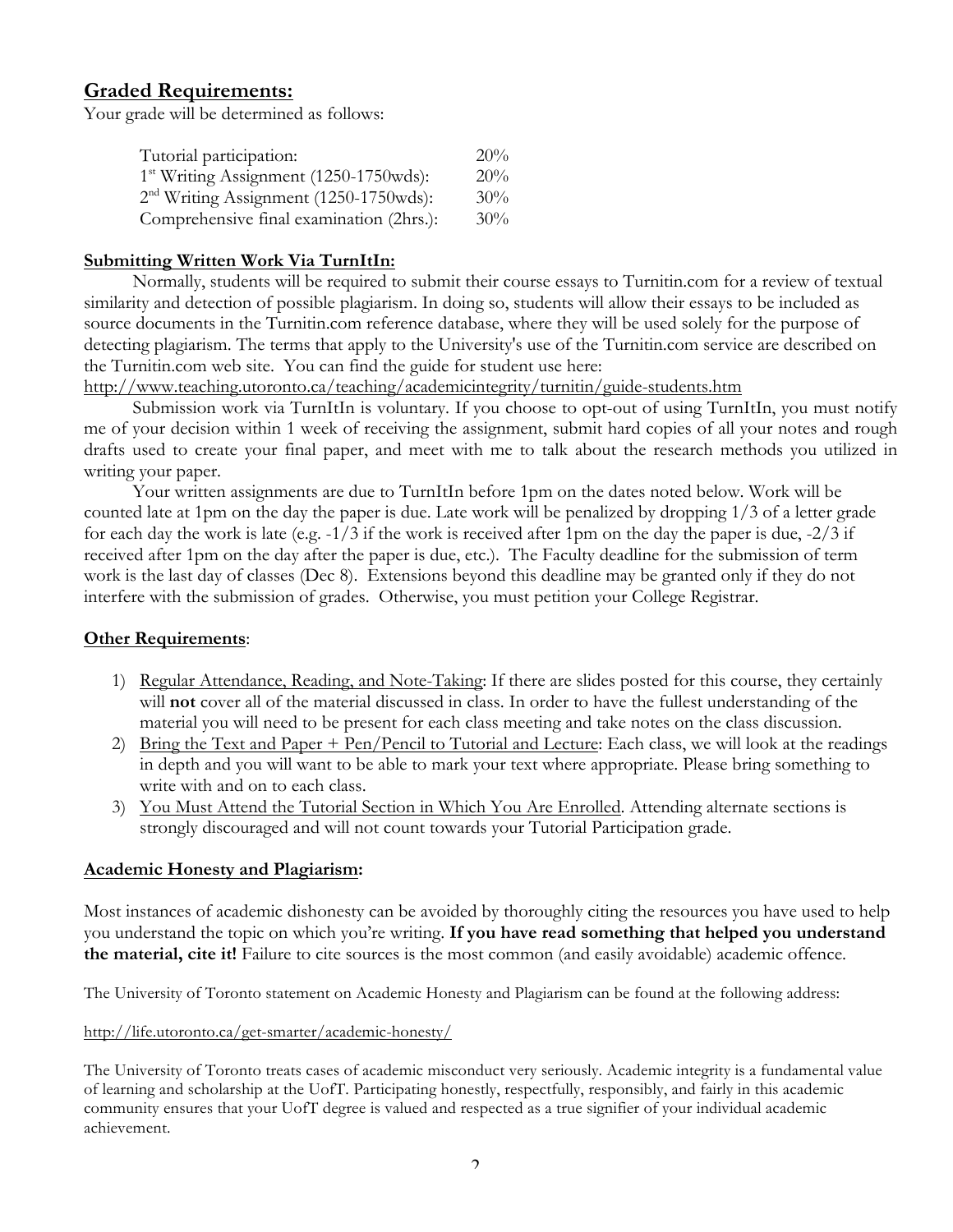The University of Toronto's Code of Behaviour on Academic Matters outlines the behaviors that constitute academic misconduct, the processes for addressing academic offences, and the penalties that may be imposed. You are expected to be familiar with the contents of this document. Potential offences include, but are not limited to: In papers and assignments:

- Using someone else's ideas or words without appropriate acknowledgement.
- Submitting your own work in more than one course without the permission of the instructor.
- Making up sources or facts.
- Obtaining or providing unauthorized assistance on any assignment (this includes working in groups on assignments that are supposed to be individual work).

Misrepresentation:

- Falsifying or altering any documentation required by the University, including (but not limited to) doctor's notes.
- Falsifying institutional documents or grades.

All suspected cases of academic dishonesty will be investigated following the procedures outlined in the Code of Behaviour on Academic Matters. If you have any questions about what is or is not permitted in this course, please do not hesitate to contact me. If you have questions about appropriate research and citation methods, you are expected to seek out additional information from me or other available campus resources like the College Writing Centers, the Academic Success Centre, or the U of T Writing Website.

#### **Accessibility Needs:**

The University of Toronto is committed to accessibility. If you require accommodation for a disability, or have any accessibility concerns about the course, the classroom or course materials, please contact Accessibility Services as soon as possible: disability.services@utoronto.ca or http://studentlife.utoronto.ca/accessibility

#### **E-mail guidelines:**

(1) If you need some practical information about the course you should **look at most recently updated syllabus or on the website.** E-mails requesting information which is available on the most recently updated syllabus or on the website will not be answered.

(2) If you want to discuss a substantive philosophical question you should bring it up in your tutorial, talk to your TA, or come to my office hours. E-mails asking substantive philosophical questions will not be answered. (Except maybe by a note suggesting that you come to an office hour.)

If, after reading  $(1) \& (2)$  you still think you should e-mail me, you are welcome to do so at amber.ross@utoronto.ca I will try to answer e-mail within a week. You must use your 'utoronto' address.

#### **Please note**: **I do not read email between 9pm and 10am.**

#### **The Blackboard "Questions" Forum**:

There will be a "Questions" forum on the Blackboard Discussion Board where you can post questions about the readings and the course in general. I will be notified when questions are posted to this forum. If you have a question about the readings or the course, most likely others will as well. Questions posted here may be answered by other students, teaching assistants, or myself.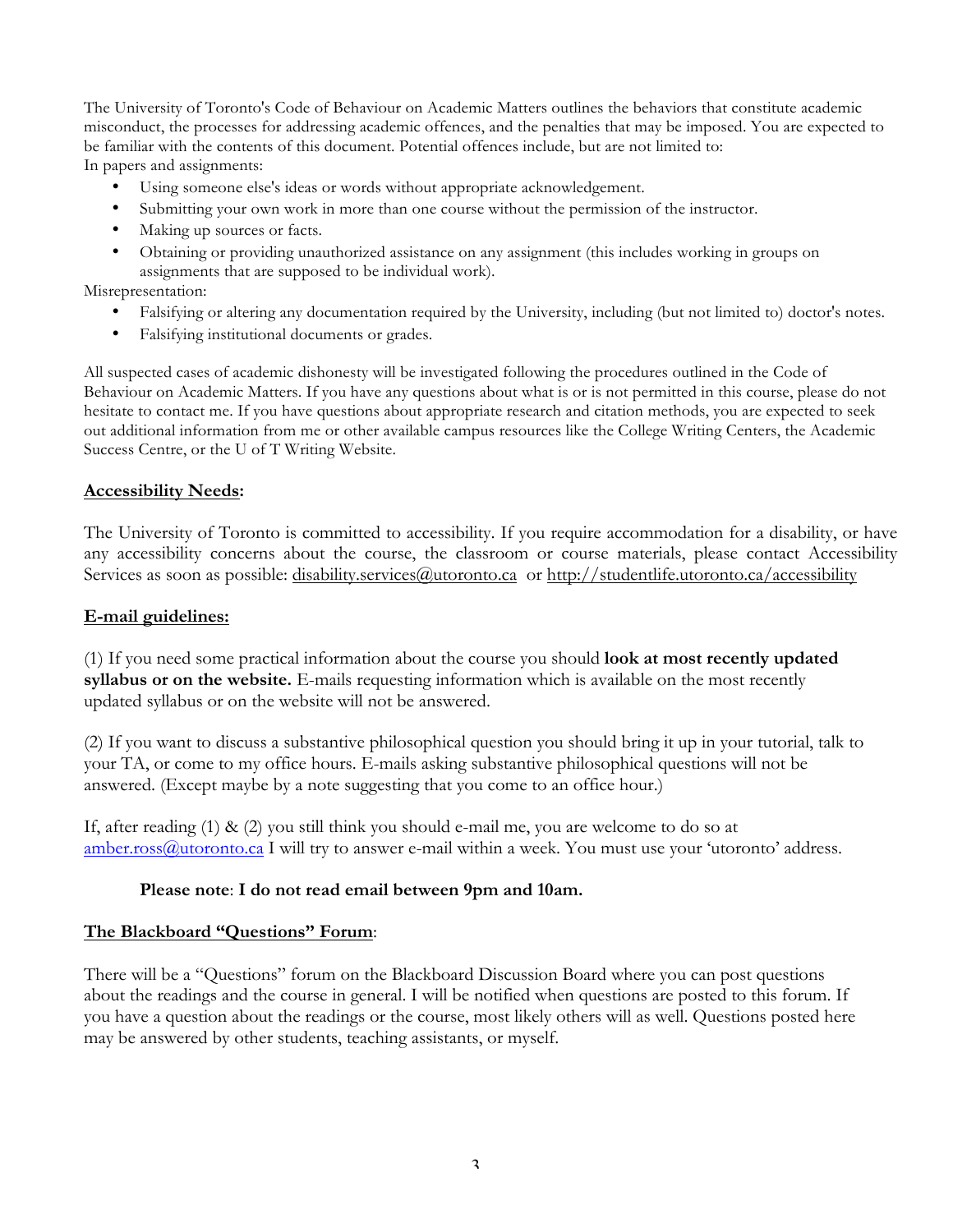#### **How to do well in this course:**

1. **Be sure to read the assigned material before lecture**. This will help to ensure that our class time is quality time.

2. **After class, re-read the material for the session**, paying special attention to the questions that you had before. Hopefully the material will make much more sense to you now.

3. **Bring specific questions with you to your tutorial**. Even if there are aspects of the readings or study questions you didn't fully grasp, the fact that you tried should help you to narrow down what it is that you don't get.

4. **See you TA, or me, in office hours,** if there are still questions you are unclear about. That's what office hours are for. Don't be shy.

5. **Manage your time well**. Many students make the mistake of waiting until a few days before essays are due to start writing. That is *bad* time management. Same goes for exams. The **same number of hours**  devoted to the material BEFORE lectures and BEFORE tutorial can lead to a much more efficient use of your time, better understanding, and higher grades.

#### **On Reading Philosophy Texts:**

You will be expected to have done the assigned reading **before** you come to class to be able to follow the lecture and participate in tutorial discussion. Learning philosophy is as much learning a style of thinking and reasoning as it is learning certain contents. Therefore it is important that you try to participate actively and learn to engage with the readings critically.

You should budget enough time for the reading to be able to read each piece **at least three times**. Don't expect to be able to 'breeze through' the texts and you can avoid a lot of frustration. For all the readings you should have a pen and paper ready to take notes as you read. Philosophical writing is concerned with advancing and defending arguments. Your task will be to try to reconstruct the arguments and to critically evaluate them.

The first reading of the text should be fairly quick. Your goal here should be to get a first, rough sense of the general argument the author is advancing and the rough structure of the text. What is his or her main thesis? (write this down!) Where in the text is s/he arguing for it? Where does s/he address objections? Where does he discuss qualifications? Where does s/he motivate the argument? Don't worry, if during the first reading you don't yet understand how precisely the author is arguing for a thesis.

The second reading should be devoted to giving a reconstruction of the argument that is as sympathetic as possible. Now you should spend a lot of time on trying to understand how the author supports the main thesis, and how s/he might address potential objections. Here it is usually useful to try to jot down the following: What are the premises of the argument? How are the premises themselves supported? For example the author might appeal to shared intuitions or might claim that the premises are self-evident. What are the steps which are meant to get the author from the premises to the conclusion? (Here worlds like 'because' and 'therefore' can provide a clue.) You might think of yourself as engaging in a dialogue with the text here. Ask critical questions of the text, such as "You say that all simple ideas are copies of impressions. Why should I be compelled to accept this?" Then search the text for answers. At this stage your aim should not yet be to try to discover flaws or problems in the argument. Aim to make the argument as strong as possible.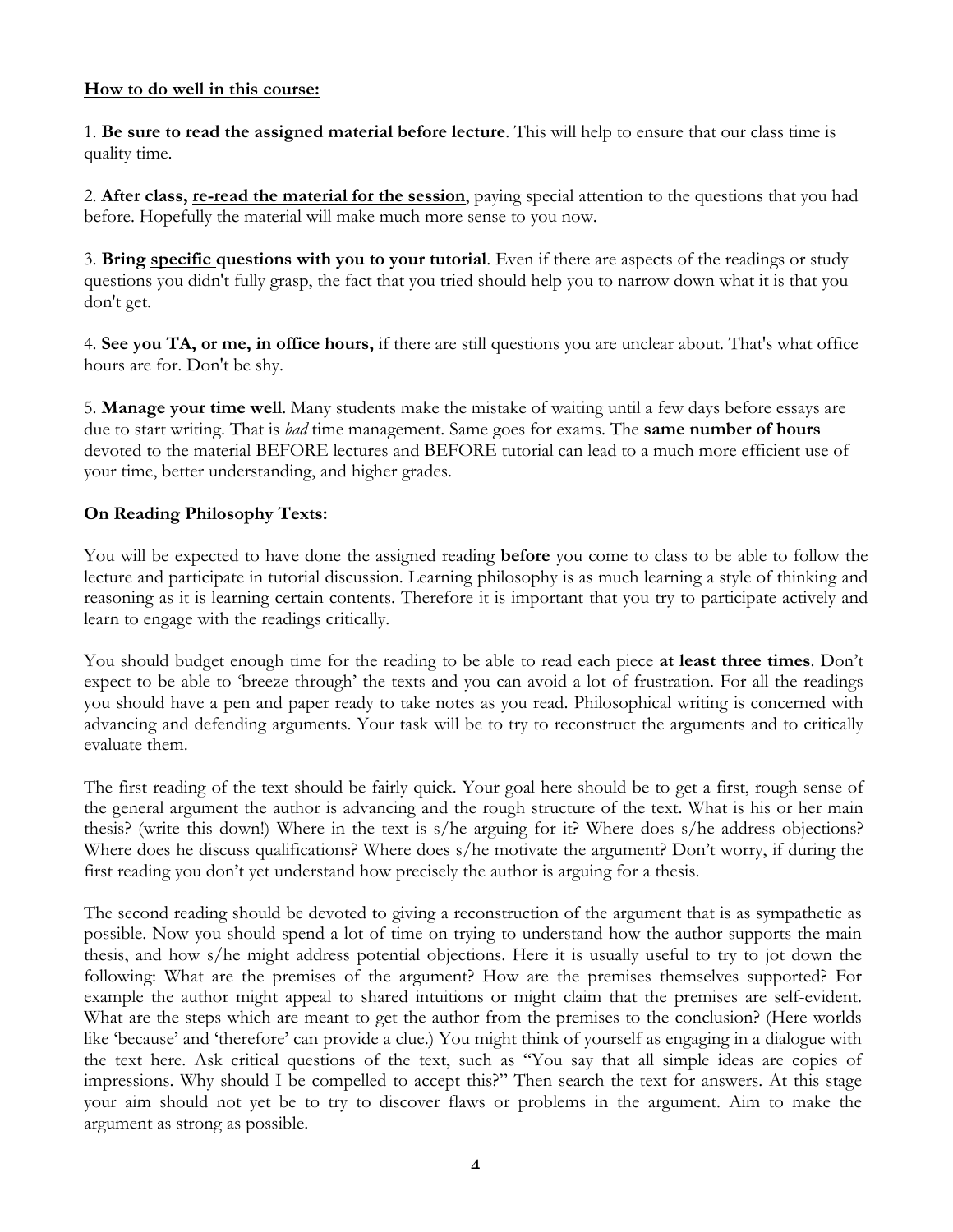Finally it is time to be critical. During a third reading you ought to try to see if you can uncover weaknesses in the arguments. If someone would want to disagree with a conclusion, there are two general ways in which one might attack the author's arguments. One, you can disagree with one or more of the premises. That is you might accept that *if* we grant the premises, *then* the conclusion follows, but you might disagree with one or more of the premises. (But then you should ask yourself how you would respond to the attempt to motivate the premises.) Or, two, you might disagree with one or more of the steps in the argument. That is, you might be willing to accept the premises, but you might deny that this commits you to the conclusion as well. If you have an objection of the latter kind you should try to explain why it is possible to accept the author's premises and yet deny his or her conclusions. (Of course you also might have objections of both kinds.)

A careful reading of a difficult text takes time. Learn to read patiently and slowly, and before you get frustrated, remember that even professional philosophers struggle with some of the texts you are reading. One of the most wonderful aspects of reading philosophy is that it allows you to engage in conversations with some of the deepest and most original thinkers. Enjoy the challenge!

### *TENTATIVE* **READING & LECTURE SCHEDULE**

While we will largely stick to this schedule, we may decide to cut or extend some topics. The readings in **bold** are **Required**; suggested readings are in normal font. All readings aside from those in the Heil text will be posted on Blackboard. **Check Blackboard Regularly for the current schedule!** *Note: there will be tutorials every week of the term with the exception of Weeks 9 & 13.*

| Week 1                   |              | Mon Sept 14: Introduction to course                                                                            |
|--------------------------|--------------|----------------------------------------------------------------------------------------------------------------|
| <b>Personal Identity</b> |              |                                                                                                                |
| Dualism and              | Wed Sept 16: | <b>René Descartes, short excerpt from</b> Meditations on First Philosophy                                      |
| The Self as the Soul     |              | Suggested: Descartes, longer selections from Meditations<br>Heil, chapters $2 \& 3$                            |
| Week 2                   |              | Mon Sept 21: René Descartes, Meditations (cont.)                                                               |
| "Selves" Without         | Wed Sept 23: | Daniel Dennett, "Where Am I?"                                                                                  |
| "Souls"                  |              | Suggested: Daniel Dennett "The Self as the Center of Narrative Gravity"                                        |
| Week 3                   |              | Mon Sept 28: Bernard Williams, "The Self and the Future"                                                       |
| Selves Without           | Wed Sept 30: | Begin Derek Parfit, "Personal Identity"                                                                        |
| "Identity"?              |              | (continue Bernard Williams, "The Self and the Future")                                                         |
|                          | Fri Oct 2:   | ***Topics for 1 <sup>st</sup> Writing Assignment Posted on Blackboard!***                                      |
| Week 4                   | Mon Oct 5:   | Parfit, "Personal Identity", continued                                                                         |
| The Mind/Body            |              |                                                                                                                |
| Problem                  | Wed Oct 7:   | Gilbert Ryle, "Descartes's Myth"                                                                               |
| <b>Behaviorism</b>       |              | Suggested: Heil, Ch 4 "Behaviorism"                                                                            |
| Week <sub>5</sub>        | Mon Oct 12:  | <b>No Classes (Thanksgiving Break)</b>                                                                         |
|                          | Wed Oct 14:  | Hillary Putnam, "Brains and Behavior"                                                                          |
|                          | Fri Oct 16:  | *** 1 <sup>st</sup> Writing Assignment Due to TurnItIn before 1pm***<br><b>***Hard Copy due In Tutorial***</b> |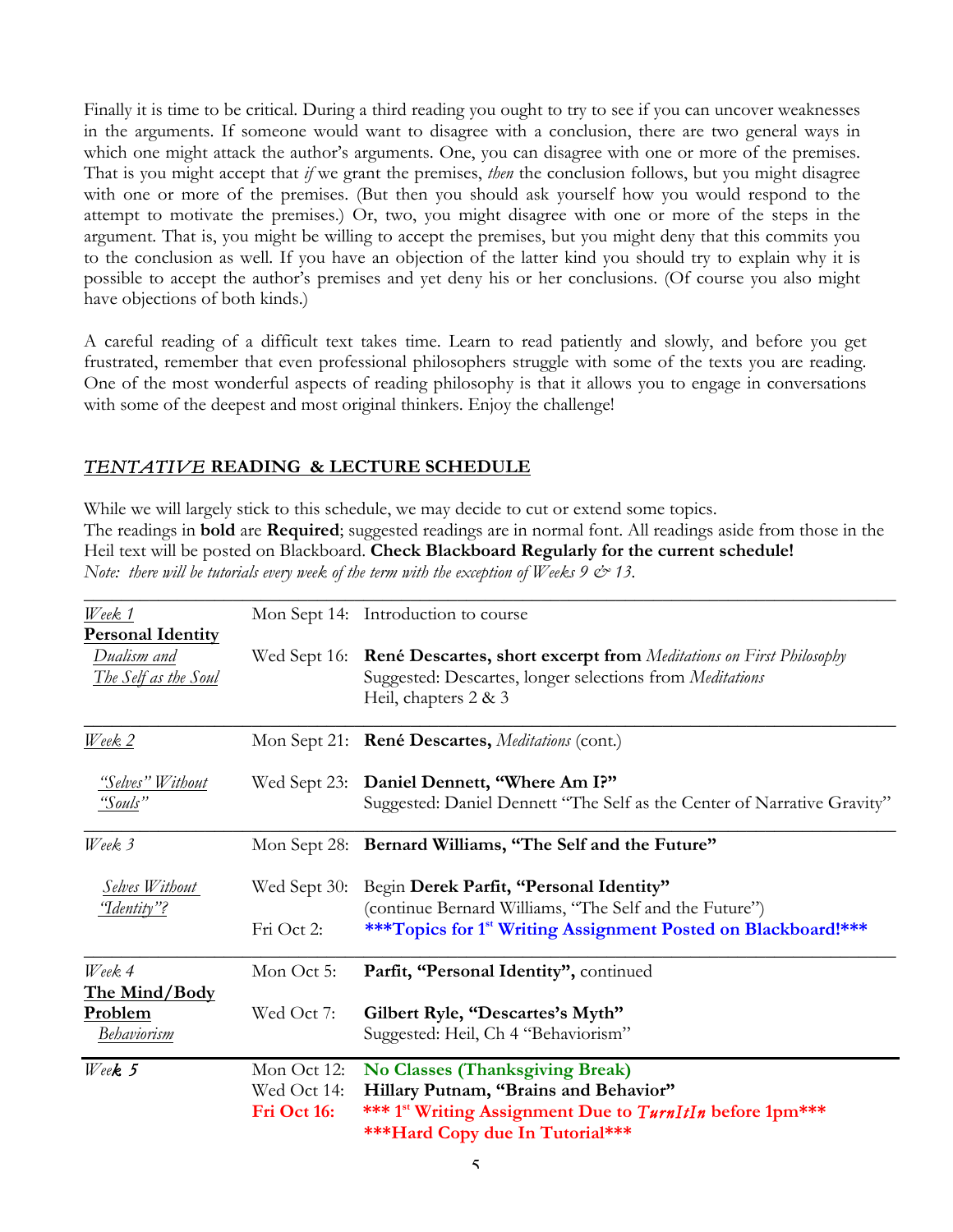|                                                 | <b>Final Exam Date TBD</b> |                                                                                                                                                                               |  |  |  |
|-------------------------------------------------|----------------------------|-------------------------------------------------------------------------------------------------------------------------------------------------------------------------------|--|--|--|
| <u>Week 13</u>                                  | Mon Dec 7:                 | <b>Reading TBD</b><br><b>Final Exam Study Questions Distributed</b>                                                                                                           |  |  |  |
| <b>Other Kinds</b><br>of Minds                  |                            |                                                                                                                                                                               |  |  |  |
| <b>Self-Consciousness</b><br>&                  | Wed Dec 2:                 | <b>Reading TBD</b>                                                                                                                                                            |  |  |  |
| Week 12                                         |                            | ***Hard Copy due In Tutorial***<br>Mon Nov 30: Reading TBD                                                                                                                    |  |  |  |
|                                                 | Fri Nov 27:                | *** 2 <sup>nd</sup> Writing Assignment Due to TurnItIn before 1pm***                                                                                                          |  |  |  |
| Argument                                        |                            | Wed Nov 25: Patricia Churchland "The Hornswoggle Problem"                                                                                                                     |  |  |  |
| Week 11<br><u>The Knowledge</u>                 |                            | Mon Nov 23: Frank Jackson, "Epiphenomenal Qualia"<br>Suggested: Heil, Ch 10 "Consciousness" §10.6-end                                                                         |  |  |  |
| Consciousness                                   |                            | Wed Nov 18: Ned Block, "Concepts of Consciousness"                                                                                                                            |  |  |  |
| Week 10<br>Consciousness<br><u>Kinds of</u>     |                            | Mon Nov 16: Joseph Levine, "Materialism and Qualia: The Explanatory Gap"<br>Suggested: Heil, Ch 10 "Consciousness" §10.1-10.5<br>Thomas Nagel, "What Is It Like to Be a Bat?" |  |  |  |
|                                                 |                            | Wed Nov 11: No Classes (Instructor Away)                                                                                                                                      |  |  |  |
| Week 9                                          | Mon Nov 9:                 | <b>No Classes (Fall Break)</b>                                                                                                                                                |  |  |  |
|                                                 | Sun Nov 8:                 | Horgan and Woodward, "Folk Psychology is Here to Stay"<br>*** Topics for 2 <sup>nd</sup> Writing Assignment Posted on Bb***<br>*** Last Day to Drop a Course ***              |  |  |  |
| Eliminativism                                   | Wed Nov 4:                 | Paul Churchland, "Eliminativism and the Propositional Attitudes"<br>Suggested: Heil, Ch 9 "Eliminativism"                                                                     |  |  |  |
| Week 8<br>Instrumentalism                       | Mon Nov 2:                 | Daniel Dennett, "True Believers; The Intentional Strategy and<br>Why it Works" (or DCD, "Real Patterns")<br>Suggested: Heil, Ch 8 "The Intentional Stance"                    |  |  |  |
| <b>Theory of Mind</b>                           | Wed Oct 28:                | John Searle, "Minds, Brains, and Programs"<br>Suggested: Heil, Ch 7 "The Representational Theory of Mind"                                                                     |  |  |  |
| Week 7<br>Computationalism/<br>Representational | Mon Oct 26:                | Ned Block, "Troubles with Functionalism"<br>Suggested: Sydney Shoemaker, "Functionalism and Qualia"                                                                           |  |  |  |
| Functionalism                                   | Wed Oct 21:                | Hillary Putnam, "The Nature of Mental States"<br>Suggested: Heil, Ch 6 "Functionalism"<br>** David Lewis, "Mad Pain and Martian Pain"                                         |  |  |  |
| The Identity<br><i>Theory</i><br>$\&$           | Mon Oct 19:                | U.T. Place, "Is Consciousness a Brain Process?"<br>Suggested: Heil, Ch 5 "The Identity Theory"<br>J.J.C. Smart, "Sensations and Brain Processes"                              |  |  |  |
| Week 6                                          |                            |                                                                                                                                                                               |  |  |  |